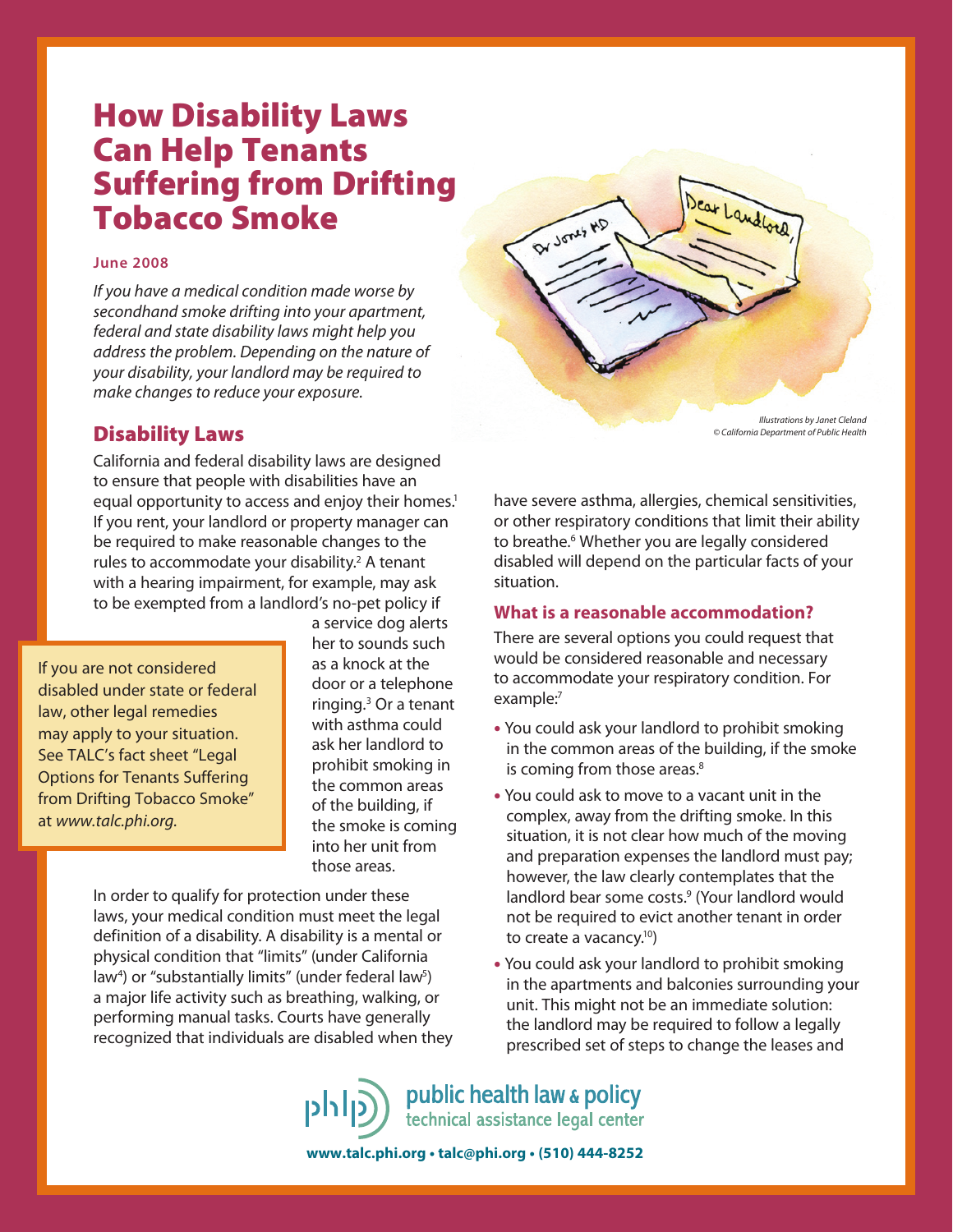make these units nonsmoking, and it could be up to a year before smoking is prohibited. For more information on adopting smokefree policies, see "How Landlords Can Prohibit Smoking in Rental Housing," another fact sheet available from TALC at www.talc.phi.org.

• You could ask to "break" your lease without incurring any financial penalties so that you can move to another apartment complex.<sup>11</sup>

Although disability laws also can be used to request building alterations such as sealing gaps and cracks or installing fans or air purifiers, these approaches rarely solve the problem of drifting tobacco smoke. One study found that as much as 60 percent of the air in one unit can come from another unit, and that sealing leaks and openings only reduces air flow by about 3 percent.<sup>12</sup> Air cleaning technologies and ventilation systems also have been shown to be ineffective: according to a U.S. Surgeon General's report, filters only remove large particles, not the minute particles and toxic gases in secondhand smoke.13

# **What is not a reasonable accommodation?**

Your request for an accommodation must directly address the problem affecting your health condition. You could not request a reduction in rent, for instance, because this does nothing to alleviate the impact of drifting secondhand smoke.<sup>14</sup>

In addition, your accommodation request must not impose an undue burden on the landlord.<sup>15</sup> For a tenant who begins to have difficulty climbing stairs, requesting that an elevator be installed would likely



put an undue financial burden on the landlord, and that request could be legally rejected. However, a request by that tenant to move to a vacant ground-

floor unit would be considered reasonable.16 While the law does not require a housing provider to absorb excessive costs, such as the elevator, it does envision that the landlord bear some costs.<sup>17</sup>

Finally, it would not be a reasonable request to ask the landlord to evict the person who smokes from the building. However, you could ask the landlord to change the conditions of that person's rental agreement to prohibit smoking.18

## **Renting a condo?**

Disability laws apply even if you are renting a condominium unit. Your landlord (the condo unit owner) is required to accommodate your disability. However, what may be considered reasonable in an apartment setting may not be the same in a condominium because of the covenants, conditions, and restrictions (CC&Rs) that regulate what condominium owners can do. For example, some of the suggested accommodation requests presented here could not be implemented solely by the owner of the condominium unit you are renting but instead may require the owner to work with the homeowners' association and/ or the board of directors.

What accommodation is reasonable and who should pay for the changes depend on the facts of each case. You and your housing provider should discuss your needs and how to best accommodate these.

## **How to make the request**

It is your responsibility, as the person with the disability, to make the request for an accommodation to your housing provider. It is not your landlord's obligation to seek out and make these alterations.19

Your reasonable accommodation request and all subsequent exchanges should be in writing, and you should keep copies of the letters. Although not required by law, putting your requests in writing facilitates clear communication and creates a "paper trail" in case the issues are not resolved and you later file a lawsuit. All letters should be sent by registered mail not only to the manager of the property but also to the property owner, property management company, and/or board of directors. Since each of these parties may ultimately be liable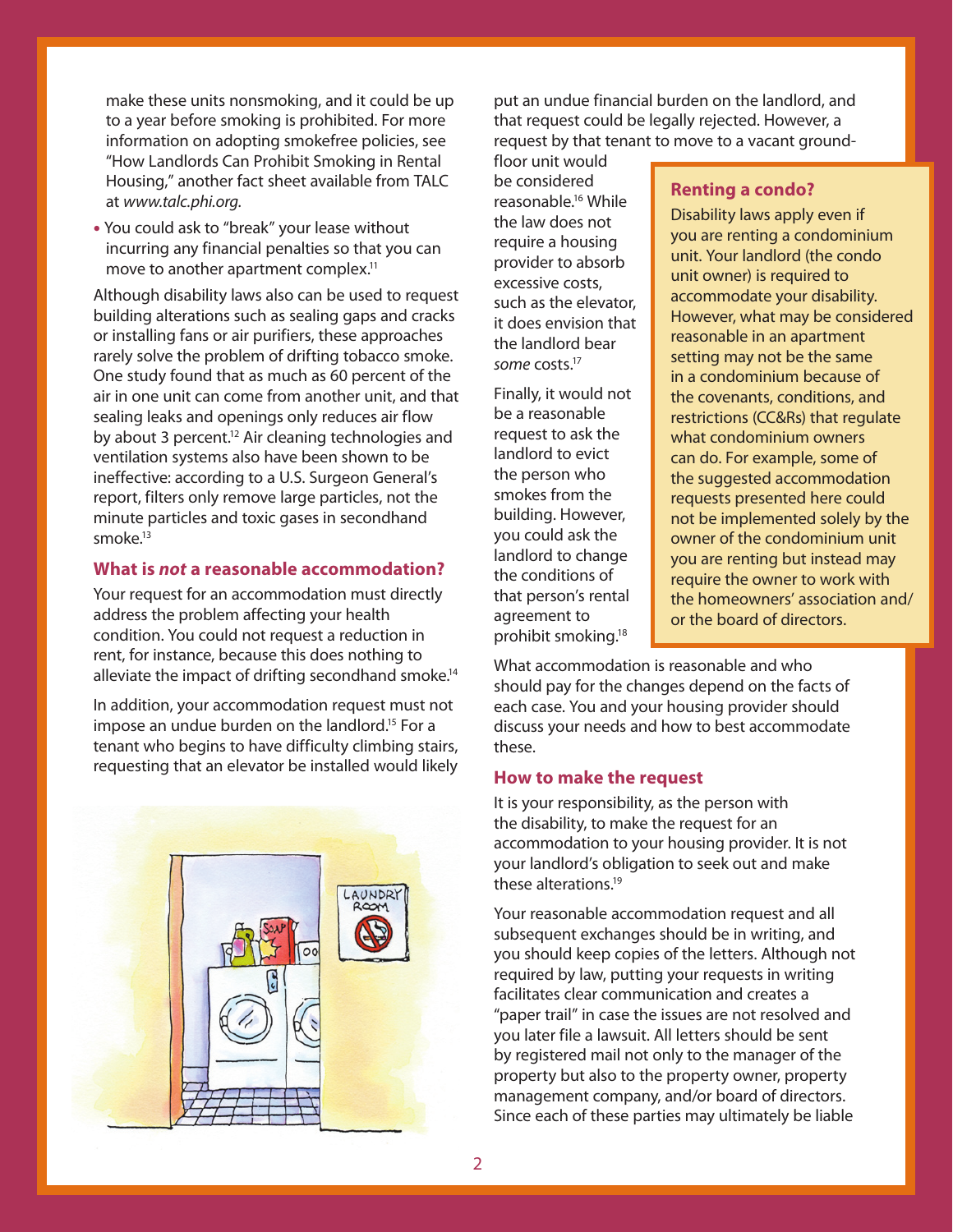in a lawsuit later, it is important that they all receive notice of the request.

When making a reasonable accommodation request, you will want to send a demand letter, a doctor's note, and a record of the drifting smoke.

## **Demand letter**

A demand letter to your housing provider describes your physical condition that is aggravated by exposure to secondhand smoke, identifies the source and frequency of the drifting secondhand smoke, outlines the reasonable accommodation(s) you are requesting, and summarizes the landlord's legal responsibility to accept this request. (A sample letter accompanies this fact sheet.)

Nonprofit organizations in California called fair housing councils help residents with disabilities make their requests for accommodation. These services are typically provided free of charge. (A contact list of California fair housing councils accompanies this fact sheet.) Note that you do not need an attorney to prepare or submit an accommodation request.

## **Doctor's note**

A doctor's note – which documents both the effect the drifting smoke has on your health and the need for the particular accommodation – is key to your request. Housing providers are not required to grant accommodations unless they know or should have known about the disability. In cases where the condition is not always obvious (such as asthma), the note serves as notice of the disability. Moreover, a doctor's note answers many, if not all, of the provider's legitimate medical questions in the least intrusive manner.<sup>20</sup> (A sample doctor's note accompanies this fact sheet.)

# **Record of drifting smoke**

It is a good idea to keep a log of how the drifting secondhand smoke affects your health and the use of your home. You might list each instance when the smoke drifted into your apartment, including the time, date, and resulting health problems.

You should provide the log along with your demand letter, as it may help the landlord in deciding whether to grant the request for accommodation.

## **If the request is denied**

In most drifting smoke situations, because the solutions cost little or nothing, a housing provider probably cannot reject the requested accommodation on the grounds that it is an undue burden. However, if your request is rejected, you have one year to file a complaint with the California Department of Fair Employment and Housing<sup>21</sup> or the U.S. Department of Housing and Urban Development.<sup>22</sup> You have two years to file a lawsuit after the accommodation request has been denied. A fair housing council may be able to refer you to a local attorney for assistance.

# Conclusion

Depending on your situation, disability laws may provide the most effective way for you to get relief from drifting tobacco smoke. There are many reasonable adjustments a landlord can make to accommodate your respiratory disability and reduce your exposure to secondhand smoke. By using the protections of these laws, you may be able to enjoy a smokefree environment.

TALC extends its appreciation to Liam Garland, Litigation Director of the Housing Rights Center, for his invaluable expertise in developing this fact sheet.

The Technical Assistance Legal Center is a project of Public Health Law & Policy and the Public Health Institute. This material was made possible with funds received from the California Department of Public Health under contract #04-35336. It was created for a California audience to provide general information only and is not offered or intended as legal advice. Readers should seek the advice of an attorney when confronted with legal issues, and attorneys should perform an independent evaluation of the issues raised in this fact sheet.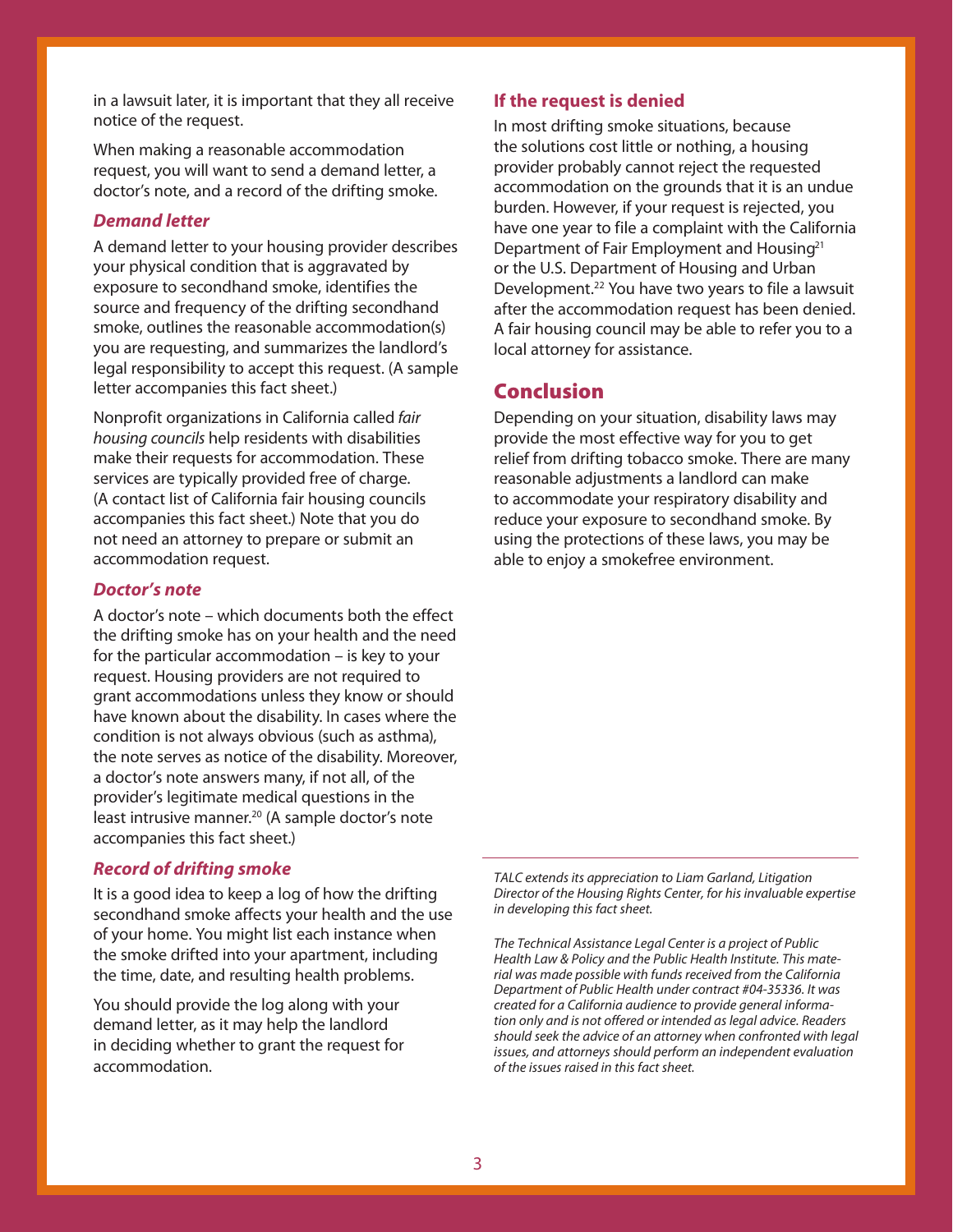<sup>1</sup> See Fair Housing Act (FHA), 42 U.S.C. § 3601 et seg.; California Fair Employment and Housing Act (FEHA), Cal. Gov't Code § 12900 et seq. The Fair Housing Act provides protections for people with disabilities who live in rental housing (public or private). 42 U.S.C. § 3604(f). People with disabilities who live in federally-funded housing have further protections. See Section 504 of the Rehabilitation Act of 1973, 29 U.S.C. § 701, et seq. and Title 2 of the Americans with Disabilities Act of 1990, 42 U.S.C. § 12101, et seq. The California Fair Employment and Housing Act provides protections for people with disabilities living in all types of housing accommodations except in a single family home where only one room is rented. Gov't Code § 12927(c)(2)(A). See also Unruh Civil Rights Act, Civil Code § 54.1(b)(1–2).

- <sup>2</sup>Hubbard v. Samson Management Corp., 994 F. Supp. 187, 191-192 (S.D.N.Y. 1998).
- <sup>3</sup> U.S. Dept. of Justice and U.S. Dept. of Housing and Urban Development. Joint Statement of the Department of Housing and Urban Development and the Department of Justice: Reasonable Accommodations Under The Fair Housing Act 6-7. 2004 (hereinafter "Joint Statement"). Available at: www.hud.gov/offices/fheo/library/huddojstatement.pdf.
- <sup>4</sup>Cal. Gov't Code § 12926(k).

## <sup>5</sup>42 U.S.C. § 3602(h).

- <sup>6</sup>See County of Fresno v. Fair Employment & Hous. Comm'n, 226 Cal. App. 3d 1541, 1551 (1991) ("To most people tobacco smoke is merely irritating, distasteful or discomforting. Someone who suffers from a respiratory disorder and whose ability to breathe is severely limited by tobacco smoke is, nevertheless, physically handicapped within the meaning of the [Fair Employment and Housing] Act."). See also Vickers v. Veterans Admin., 549 F. Supp. 85 (W.D. Wash., 1982) where the court found the employee to be a "handicapped person" because the employee was unusually sensitive to tobacco smoke and this limited one of his major life activities—working in an environment that was not completely smokefree. Note: the legal definition of "handicapped" is equivalent to the legal definition of "disabled." See Bragdon v. Abbot, 524 U.S. 624, 631 (1998). Holdings in employment discrimination cases may be used as guidance in housing cases. Pfaff v. U.S. Dep't of Hous. and Urban Dev., 88 F.3d 739, 745 n.1. (9th Cir. 1996).
- <sup>7</sup> These examples assume that you do not live in rental housing governed by a local rent control ordinance. A rent control ordinance might affect the ability of your landlord to implement various reasonable accommodation requests. Contact your local rent control board for specific information regarding this issue.
- 8 A California court determined that both the federal Fair Housing Act and FEHA do apply to common areas of residential complexes. Garza v. Raft, WL 33882969, at \*3 (N.D. Cal. 1999).
- <sup>9</sup>Giebeler v. M&B Assoc., 343 F.3d 1143, 1152 (9th Cir. 2003) ("accommodations need not be free of all possible cost to the landlord").

## <sup>10</sup>42 U.S.C. § 3613.

- 11 See Samuelson v. Mid-Atlantic Realty, 947 F. Supp. 756, 761 (D. Del. 1996) (finding waiver of a landlord's required lease termination fee a necessary reasonable accommodation under the FHA).
- <sup>12</sup> Center for Energy and Environment. Reduction of Environmental Tobacco Smoke Transfer in Minnesota Multifamily Buildings Using Air Sealing and Ventilation Treatments. (2004). Available at: www.mncee. org/pdf/research/summary.pdf.
- 13 US Department of Health and Human Services, Office of the Surgeon General. The Health Consequences of Involuntary Exposure to Tobacco Smoke: A Report of the Surgeon General. 2006, p. 31-32. Available at: www.surgeongeneral.gov/library/secondhandsmoke/report/chapter2. pdf.
- 14 That request, however, may be valid to protect your rights under other legal claims such as alleging the landlord breached the warranty of habitability. See TALC's fact sheet "Legal Options for Tenants Suffering from Drifting Tobacco Smoke." Available at: http://talc.phlaw.org/ pdf\_files/0081.pdf.
- 15 Giebeler v. M&B Assoc., supra note 9, at 1154 (an undue burden can include an excessive financial outlay or a fundamental change in operations).
- <sup>16</sup> Roseborough by Roseborough v. Cottonwood Apts., WL 490717 (N.D. Ill. 1996).
- 17 Giebeler v. M&B Assoc., supra note 9, at 1152.
- 18 For more information on adopting smokefree polices, see TALC's fact sheet "How Landlords Can Prohibit Smoking in Rental Housing." Available at: http://talc.phlaw.org/pdf\_files/0076.pdf.
- <sup>19</sup> For more information about making a reasonable accommodation request: See Joint Statement, supra note 3, at 10-14.
- <sup>20</sup> Once a request for accommodation is made, the housing provider can ask for verification of the disability and for further information relating to the need for the requested accommodation. This does not entitle the provider to the resident's medical records or to the precise nature (or even the name) of the disability. Id. at 13-14.
- <sup>21</sup>To file a complaint call (800) 233-3212 (available in both English and Spanish). For more information about the California housing complaint process, go to www.dfeh.ca.gov/complaintHousing.asp.
- <sup>22</sup> To file a complaint call (800) 669-9777. For more information about the federal housing complaint process, go to www.hud.gov/offices/ fheo/promotingfh/atyourservice.cfm.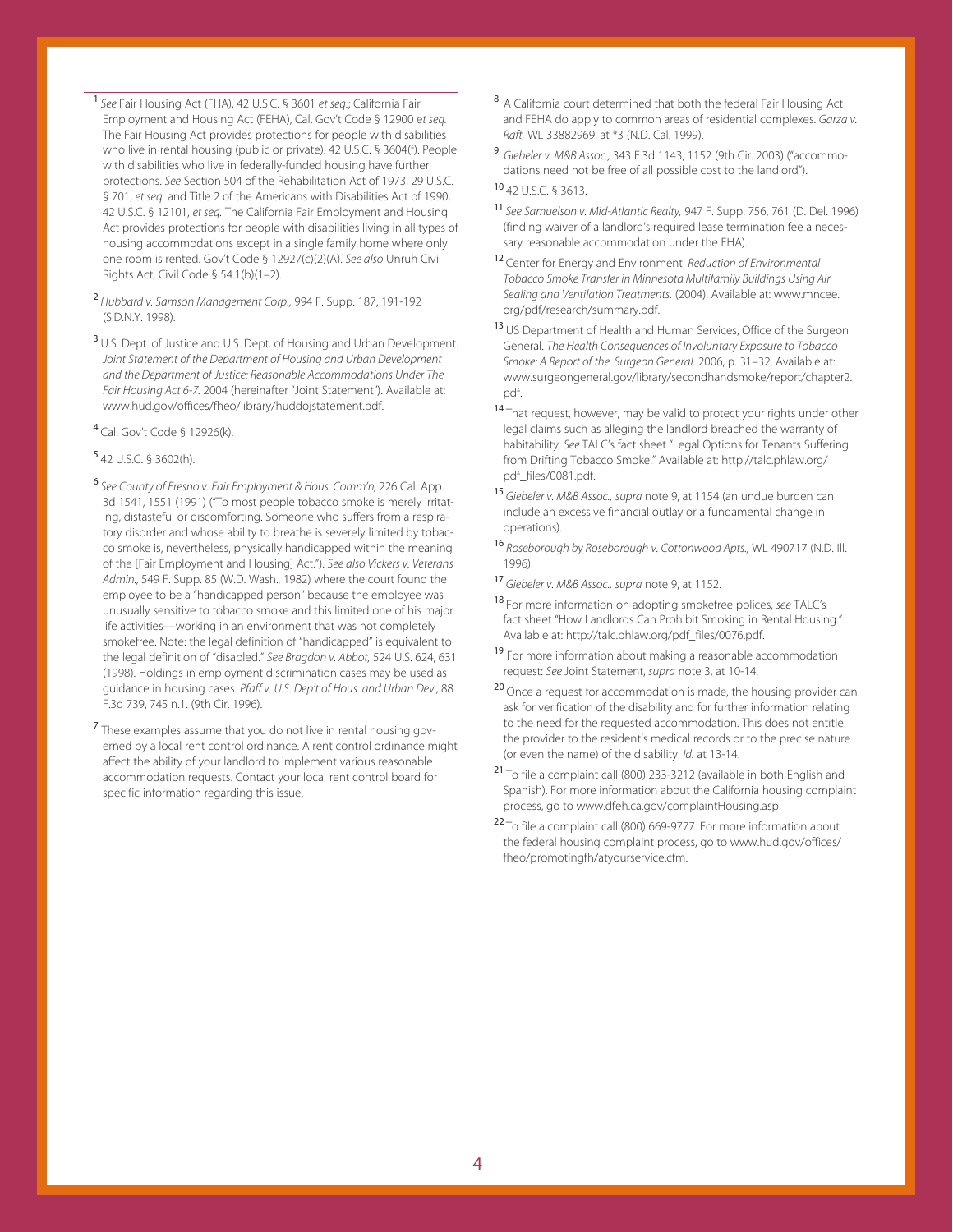# Sample Demand Letter

[ Tenant's Name ] [ Address ] [ Phone Number ]

An editable version of this sample demand letter (in Microsoft Word format) is available from TALC's website at www.talc.phi.org.

[ Date ]

### Dear [ Landlord or Property Manager ]:

I am writing to request that you make a reasonable accommodation for my disability. Both federal and state fair housing laws require that housing providers grant reasonable accommodation requests for tenants with disabilities. 42 U.S.C. § 3604(f)(3)(b) and Cal. Gov't Code § 12927(c)(1). See also Giebeler v. M&B Associates, 343 F.3d 1143, 1147, 1156-8 (9th Cir. 2003).

I have a disability that significantly impairs my ability to breathe, and this condition is made worse by exposure to tobacco smoke. Tobacco smoke has been entering my unit and is coming from [identify where smoke is coming from (e.g., neighboring unit) and how it is entering your unit (e.g., seems to be coming in through the heater vent ) ]. The smoke enters my apartment [describe the frequency (e.g., every day) ]. A log is attached listing the dates of my exposure. This continuous exposure to secondhand tobacco smoke has aggravated my disability by [ describe your symptoms ]. A doctor's letter is attached, documenting my condition and symptoms.

The U.S. Surgeon General has concluded that there is no safe level of exposure to secondhand smoke. See U.S. Dept. of Health and Human Services. News Release, New Surgeon General's Report Focuses on the Effects of Secondhand Smoke. June 27, 2006. Available at: www.hhs.gov/news/press/2006pres/20060627.html. In addition, the California Air Resources Board declared secondhand smoke a "toxic air contaminant," which means that it may cause and/or contribute to death or serious illness. See Air Resources Board, Cal. Dept. of Environmental Protection Agency. News Release, Environmental Tobacco Smoke: A Toxic Air Contaminant. Oct. 18, 2006. Available at: www.arb.ca.gov/newsrel/nr012606.htm.

California courts and the U.S. Department of Housing and Urban Development (HUD) have required that reasonable accommodations be made for persons whose disabilities are aggravated by drifting tobacco smoke. See County of Fresno v. Dept. of Fair Employment and Hous. Comm'n, 226 Cal. App. 3d 1541 (employer liable for failure to accommodate two employees whose disabilities were aggravated by co-workers' smoking); in re U.S. Dep't of Hous. and Urban Dev. and Park Tower Apartments, HUD Case Nos. 05-97-0010-8 and 05-97-11-0005-370 (1998) (in response to complaint by disabled tenant with respiratory illness, landlord was required to include no-smoking term in all new tenants' leases).

I am requesting [ describe your accommodation request (e.g., ban smoking in the common areas, allow to move to a vacant unit away from the drifting smoke, make the surrounding units nonsmoking, release from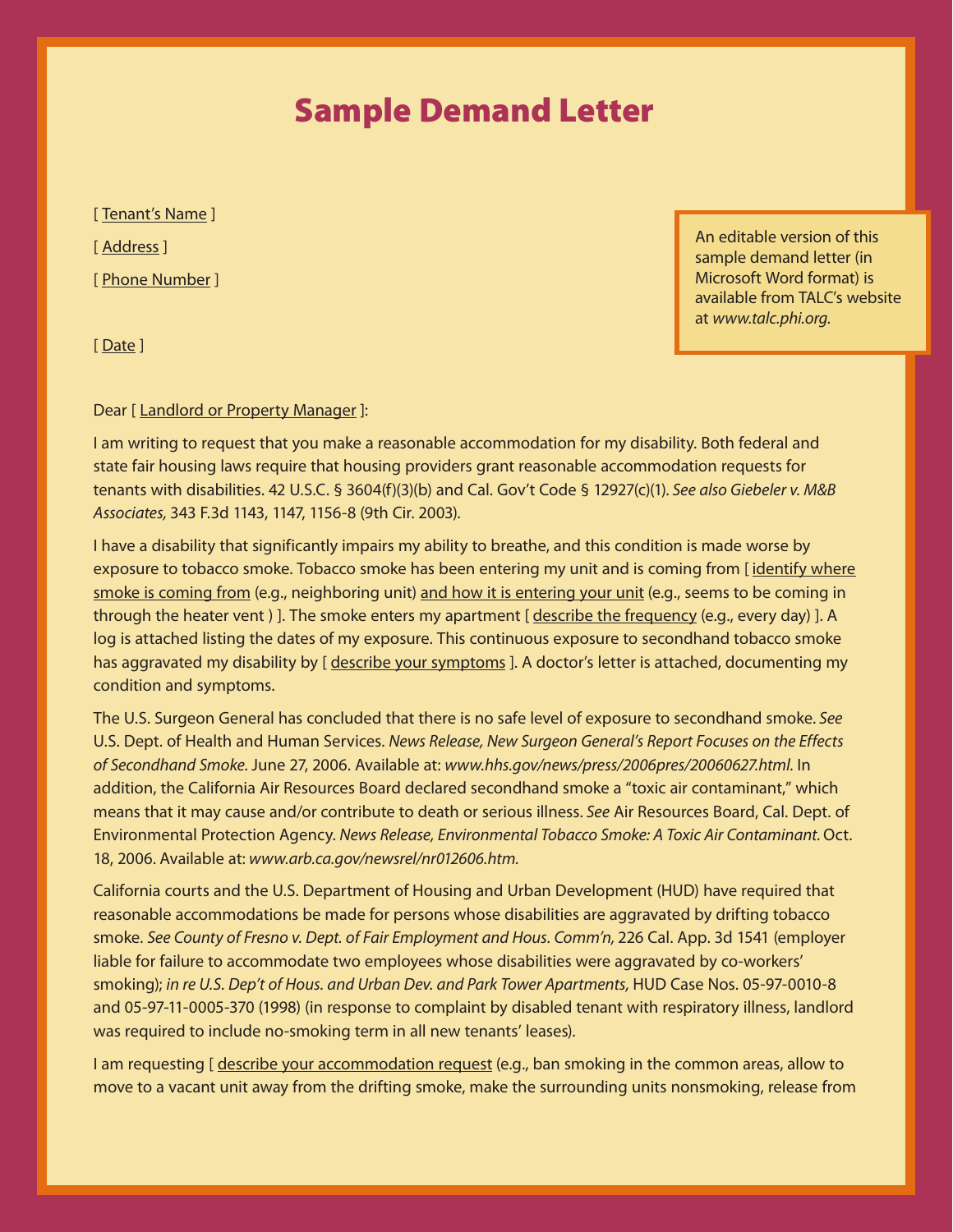rental agreement so can move, etc.) ]. This change will eliminate my exposure to drifting tobacco smoke and alleviate the symptoms of my disability.

The only reason a housing provider may reject an accommodation request is if granting the accommodation would cause an **undue** financial or administrative burden. See Giebeler, 343 F.3d, at 1157. However, a housing provider is required to bear some financial and/or administrative burden. See U.S. v. Cal. Mobile Home Park Mgmt. Co., 29 F.3d 1413, 1416-17 (9th Cir. 1994).

My request to [ describe your accommodation request (e.g., move to a vacant unit away from the drifting smoke, make the surrounding units nonsmoking, release from rental agreement so can move, etc.) ] is reasonable because there will be little, if any, burden on you if you grant the accommodation.

Please respond in writing to this letter by [date ] confirming whether or not you will grant my accommodation request. I would like to resolve this issue amicably and informally, if possible. If that cannot be done, please be aware that failure to grant a reasonable accommodation can subject a housing provider to a discrimination claim in which compensatory and punitive damages are awarded, along with prevailing party's attorneys' fees. 42 U.S.C. § 3613(c).

Thank you for your consideration and prompt attention in this matter.

[ Signature ]

cc: [ Property Management Firm, Homeowners' Association Board, etc.]

Enclosures:

Letter from Dr. [ doctor's name ] Log of exposure to drifting smoke

## **Additional resources:**

- How Landlords Can Prohibit Smoking in Rental Housing **http://talc.phlpnet.org/pdf\_files/0076.pdf**
- There Is No Constitutional Right to Smoke **http://talc.phlpnet.org/pdf\_files/0051.pdf**
- Secondhand Smoke: The Science (fact sheet from Americans for Nonsmokers' Rights) **http://no-smoke.org/pdf/SHS.pdf**
- There Is No Risk-Free Level of Exposure to Secondhand Smoke (fact sheet based on the 2006 U.S. Surgeon General's Report) **www.surgeongeneral.gov/library/secondhandsmoke/factsheets/ factsheet7.html**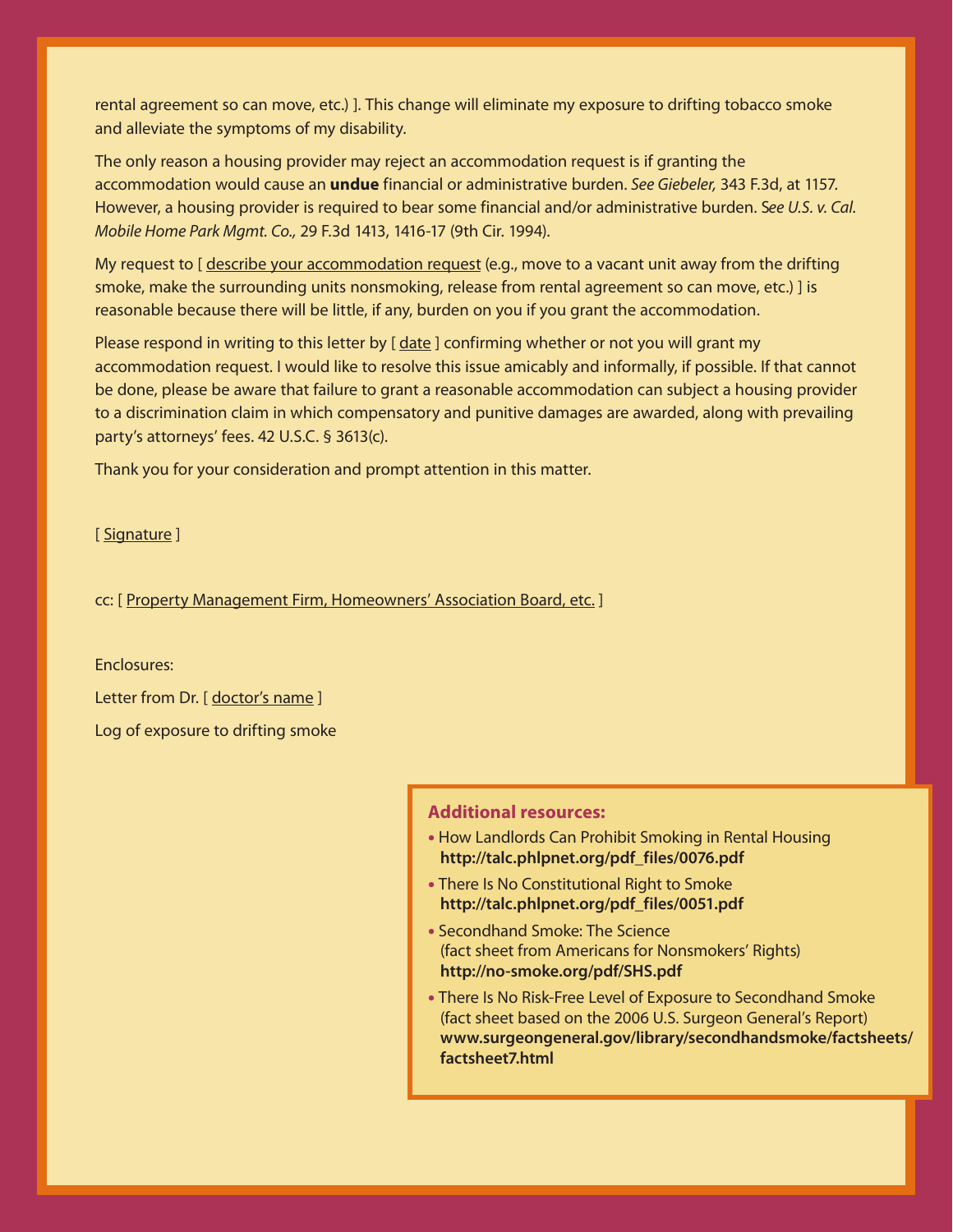# Sample Doctor's Note

(should be on doctor's stationery)

An editable version of this sample doctor's note (in Microsoft Word format) is available from TALC's website at www.talc.phi.org.

[ Date ]

To Whom It May Concern:

[ Patient ] has been under my care for [ describe period of time (e.g., months, years) ]. [ Patient ] has [ name of condition ] which significantly interferes with [ her/his ] ability to [ describe limitations, especially related to respiratory impairment ]. As a result [ patient ] qualifies as disabled under the federal Fair Housing Act and the California Fair Employment and Housing Act.

[ Patient ] has reported to me that tobacco smoke is drifting into [ her/his ] unit from [ identify where smoke is coming from (e.g., neighboring unit) and how it is entering the unit, if known (e.g., through the heater vent ) ]. [ Patient ] says that the smoke enters [ her/his ] apartment [ describe the frequency (e.g., every day) ].

Due to [ patient ]'s condition, exposure to tobacco smoke is detrimental to [ her/his ] health and increases the risk of [ patient ] suffering an adverse event, such as [ describe negative health impact ].

I urge you to grant [ patient ]'s accommodation request to [ describe the accommodation request (e.g., ban smoking in the common areas, allow to move to a vacant unit away from the drifting smoke, make the surrounding units nonsmoking, release from rental agreement so can move, etc.) ]. This accommodation is necessary to ameliorate the conditions of [ patient ]'s disability.

Sincerely,

[ Signature ]

Dr. [ doctor's name ]